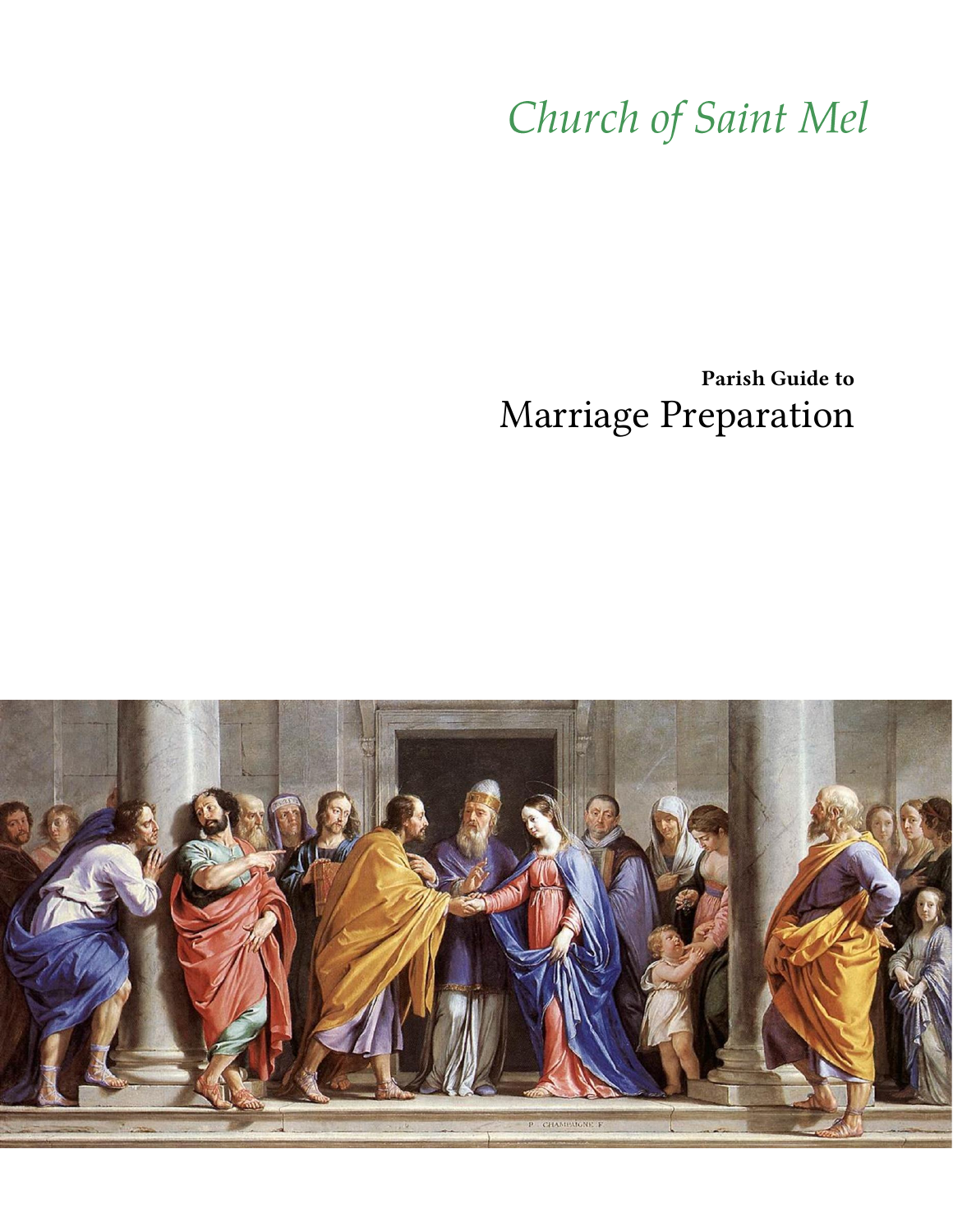Cover image, Philippe de Champaigne. The Marriage of the Virgin. circa 1644. Oil on panel. Wallace Collection, London.

St. Mel Parish 14436 Triskett Rd. Cleveland, OH 44111

(216) 941-4313 stmel.net

Last revision: September 7, 2021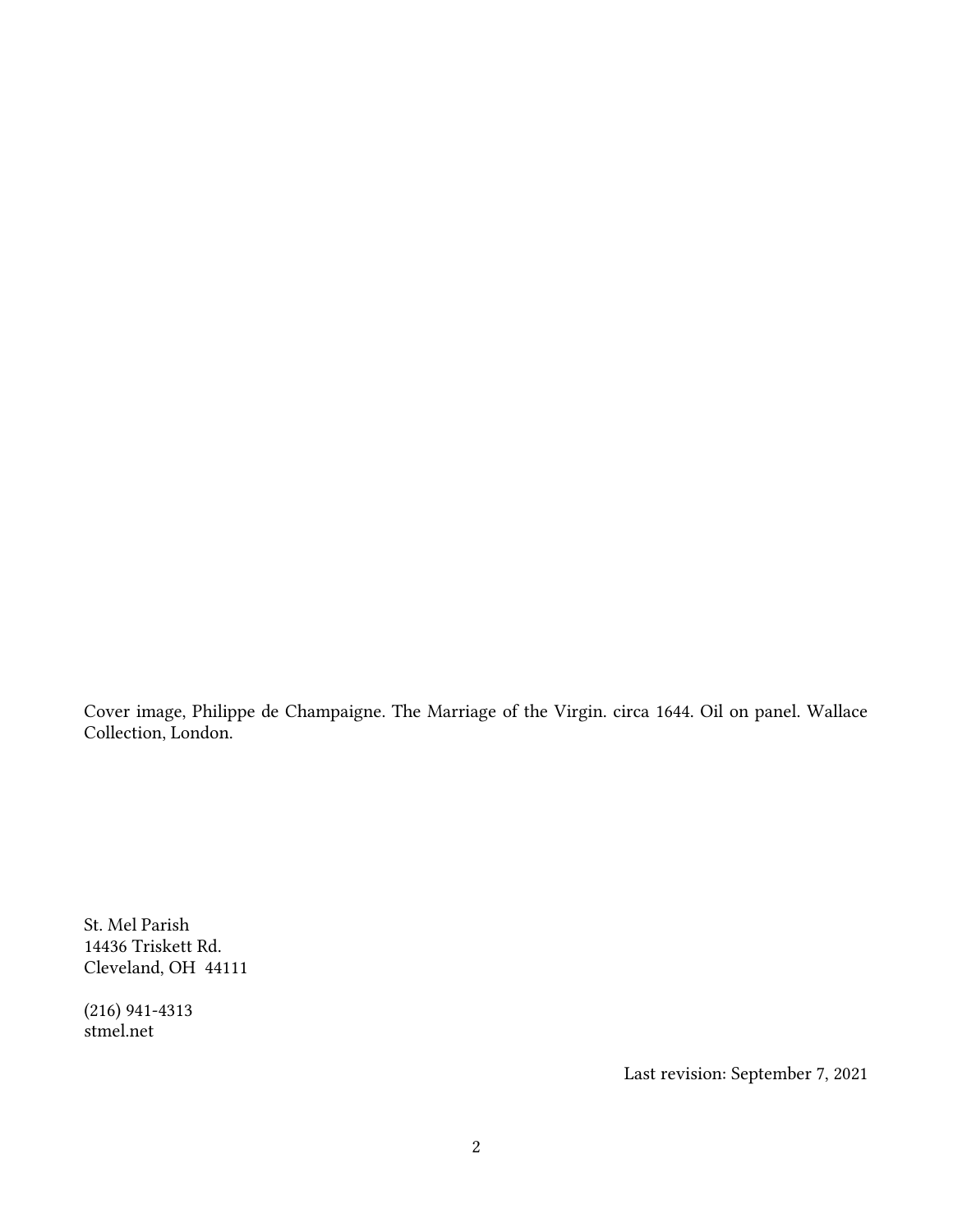## INTRODUCTION

Congratulations on your engagement! Our whole parish shares your joy and excitement as you anticipate your married life together.

Your marriage and the celebration of your wedding day have incredible significance for you, your family, and your parish. Your vocation of marriage will be an expression of your love and commitment to one another as well as a sign of the love of God for His people, and your wedding will be a unique moment of receiving the grace of God to live the life you have been called to. Because of this, it is important that you give time and energy to prepare for the sacrament of marriage. We are pleased to share in this responsibility with you and to assist you in the months to come.

The following guidelines are meant to provide you with important information about our marriage preparation process. Please take time to read these guidelines carefully.

# PREPARATION PROCESS

You will be guided through the preparation process by one of the priests or another staff member. Preparation must begin at least six months prior to the wedding, so please contact the parish between six and twelve months before your intended wedding date. Our parish staff can tell you the availability of a date, but they cannot reserve one until the preparing minister gives permission.

Please note that if either party has been previously married obtaining an annulment may be necessary; your preparing minister will guide you through this additional process, but be aware that depending upon the specifics of your situation, receiving a judgment may take as little as one month or more than sixteen months. Marriage preparation cannot begin and no wedding date can be reserved until an affirmative judgement is received. We strongly encourage you to contact the parish as soon as possible, even prior to your engagement, if this is your situation.

#### **Initial Meetings**

In the initial meetings, the preparing minister will gather basic details such as contact information, what faith each party practices, and the history of the relationship. There will also be an assessment in which the minister determines your freedom to marry within the Church. The rest of the preparation process will also be explained to you in greater detail. You do not need to prepare anything for these meetings or bring anything with you, apart from knowing your church of baptism and a deposit for the church fee. Ordinarily the preparing minister will be the presider of your wedding.

#### **Wedding Dates and Times**

During the initial meetings with your preparing minister, you can request a day and time for your wedding and for your wedding rehearsal. On Saturdays we have weddings at 11:00am and 1:30pm and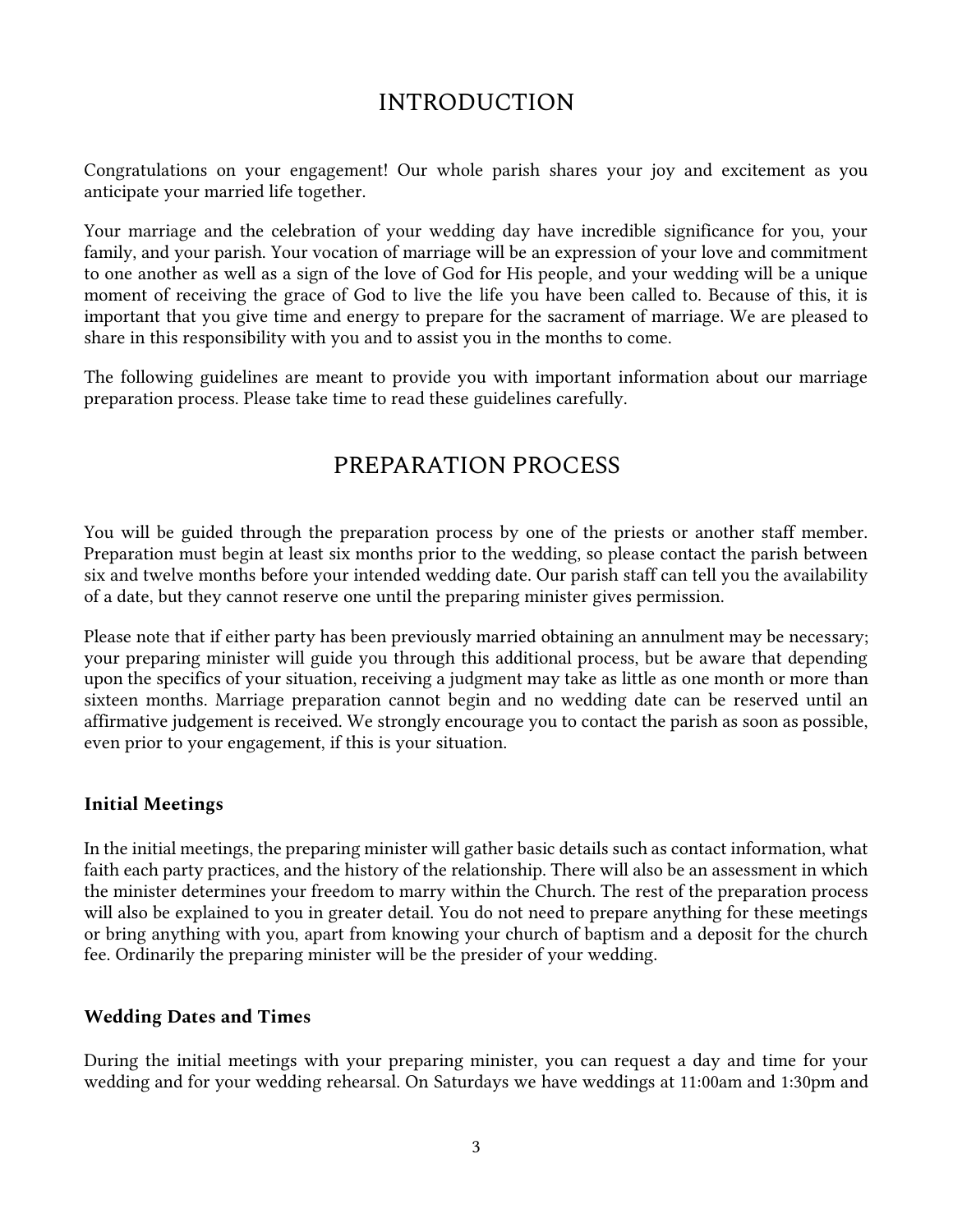on Fridays we can schedule weddings for the evening. Availability is subject to other activities for which the church has been reserved as well as liturgical restrictions for certain holy days. Rehearsals are ordinarily the evening before at 5:00pm. While the minister might reserve a requested day and time immediately, no wedding date is final until the minister obtains all necessary dispensations and permissions.

#### **PREPARE/ENRICH**

Each couple will be asked to complete an online couple assessment tool called PREPARE/ENRICH [\(prepare-enrich.com\)](https://www.prepare-enrich.com/). This tool was developed by sociologists and psychologists and is used to identify relationship dynamics and the strengths and growth areas of couples. The preparing minister will use the feedback from this assessment to shape your preparation. This is not a test that can be passed or failed, merely an assessment that helps both you and us to understand different areas of your relationship.

Your preparing minister will register you for the assessment and you will receive an email with your login credentials. While you are encouraged to discuss the results with one another once you have both completed the assessment, we ask that you please do not skew the results by taking it together. You will provided with a summary of your results when you meet with your preparing minister.

#### **Meetings with the Preparing Minister**

You will meet several times with your preparing minister of the six or more months of marriage preparation. The minister will discuss with you things such as your relationship as a couple, your understanding of marriage, and your spiritual life, all with the goal of helping you have a strong, lifelong partnership of sharing your life and your love.

#### **Pre-Cana Program**

Each couple will also attend a pre-cana program that has been approved by the Diocese of Cleveland, ranging from single day retreats to weekend retreats. Your preparing minister will discuss the options available to you and give you further instructions.

#### **Natural Family Planning**

You will be asked to attend a course on natural family planning offered through the Couple to Couple League [\(ccli.org\)](https://ccli.org/). Natural family planning is a moral way to either postpone or achieve pregnancy that is completely natural, and is as effective at postponing pregnancy as birth control or other modern methods that are not compatible with the Church's moral understanding of human sexuality.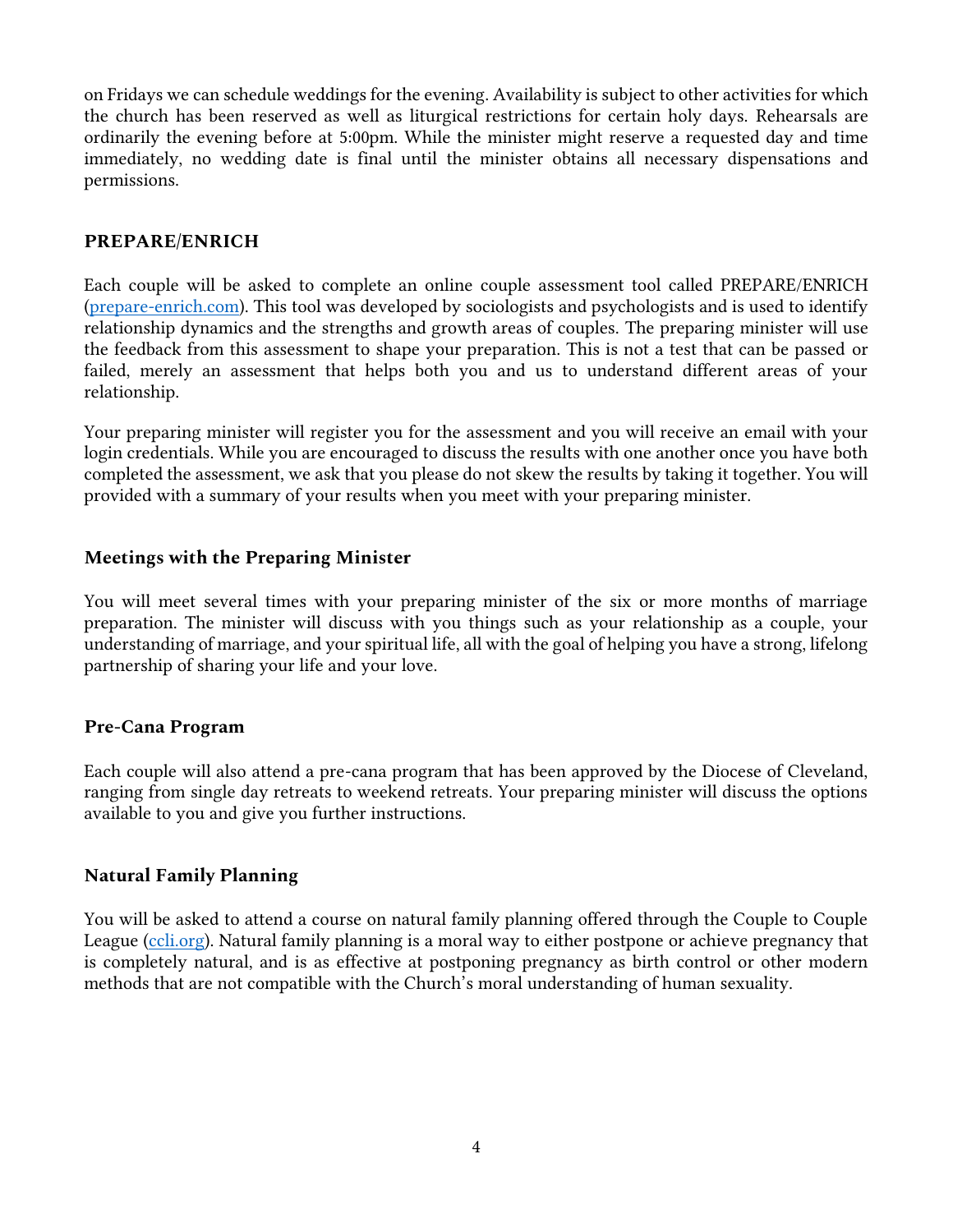#### **Liturgy Planning**

In the month prior to your wedding, you will meet with the presider to plan the wedding liturgy and with the music director to select music. Prior to those meetings we will provide you with additional resources to help you plan the liturgy.

#### **Assessment of Readiness**

Part of the preparing minister's responsibility in working with you is to ensure that you are capable, as a couple, of entering into the sacrament of marriage. For very serious reasons, the minister may decide to indefinitely delay the wedding until certain concerns have been addressed; these situations are rare, and normally apparent early in the initial meetings. For other reasons a wedding may be impossible, such as if a previous marriage is not granted an annulment.

In all cases the preparing minister will make you aware of any concerns as soon as possible.

#### **Confession**

If you are Catholic, sometime before the wedding you should receive the sacrament of reconciliation. This can be with any priest that you are comfortable with, and you do not need to report to the preparing minister that you went to confession. Likewise, encourage your family and wedding party to receive the sacrament if they are able. Your wedding will be, above all other things, a time of prayer and open hearts before God; it's beautiful to be in that moment hiding nothing from Him.

## DOCUMENTS AND FEES

#### **Baptismal Certificate**

For Catholics, a baptismal certificate is needed from the church of your baptism. Because this record needs to be issued within the past six months, your original certificate or a copy thereof is not sufficient; however, if your church of baptism is outside of the diocese or especially if outside the country, providing us a copy of the original will help us to locate those records. At minimum, we will need to know what church you were baptized at and your best knowledge of the date of baptism.

For baptized non-Catholics, we require some proof of baptism such as an original certificate or something recently issued from the church of baptism. These documents will be returned to you after copies are made. If you have no documentation and have no way of obtaining a new record, the wedding will still be able to proceed after we obtain a simple permission from the bishop.

For non-baptized individuals, no proof is needed concerning their religious background.